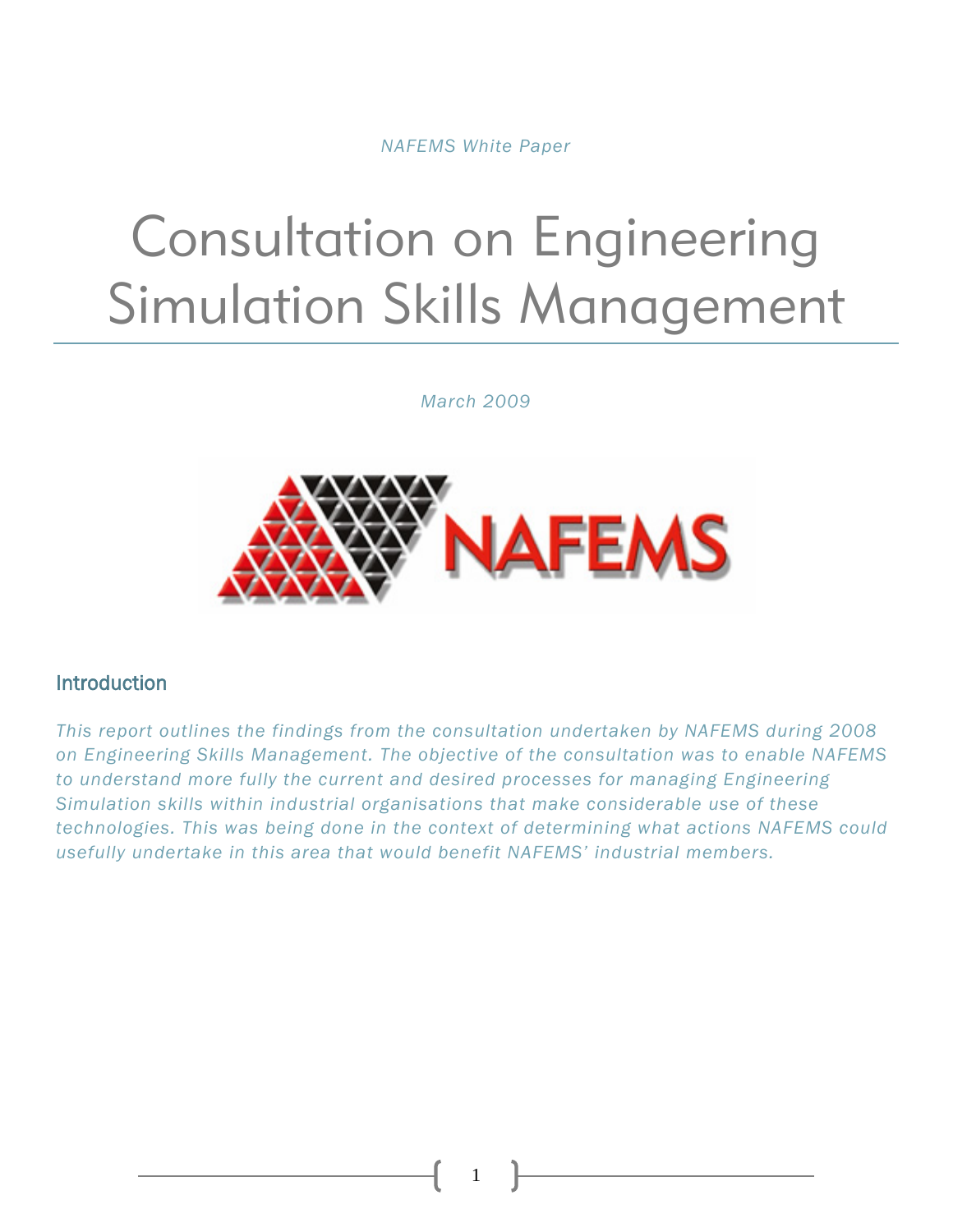# The Consultation Process

The consultation involved two whole day management forums (UK and Germany), discussions with NAFEMS regional steering committee members (from France, North America and Scandinavia) as well as numerous individual discussions. A number of participants were also asked to more formally prioritise some of the potential actions that NAFEMS could undertake.

### The Participants

Representatives from the following companies participated in the consultation process:

- Airbus,
- Astrium,
- Atomic Weapons Establishment,
- Bayern-Chemie,
- BMW,
- Cummins Turbo Technologies Ltd.,
- Deutsches Institut für Bautechnik,
- E.ON-UK,
- EADS,
- Festo,
- Grundfos,
- Hitachi Power,
- Hutchinson.
- Jaguar Land Rover,
- Kohler Mira Ltd,
- Messier Dowty,
- National Physical Laboratory,
- Nexia Solutions.
- Ove Arup Partnership,
- Pall Aerospace,
- PSA Peugeot Citroën,
- Qinetiq,

• Norut,

- Renault,
- Rolls-Royce Aerospace,
- Rolls-Royce Marine,
- Saab,
- Schneider Electric,
- Selex Sensors and Airborne Systems Ltd.,
- Siemens,
- SNECMA,
- ThyssenKrupp Marine Systems,
- Valeo,
- Volkswagen,
- Volvo

#### The Discussions

NAFEMS sought feedback from the participants regarding the current methodologies used to assess the competence of individuals performing engineering simulation. In the larger organisations there were a wide range of users both in-house and contractors. To provide a focus for the discussions users were categorized in the range from expert to non-specialist and by another categorization from in-house (or local) to remote. From this categorization four generic groups of users were defined, namely; Local Experts; Local Non-specialists; Remote Experts; and Remote Non-specialists (see Figure 1).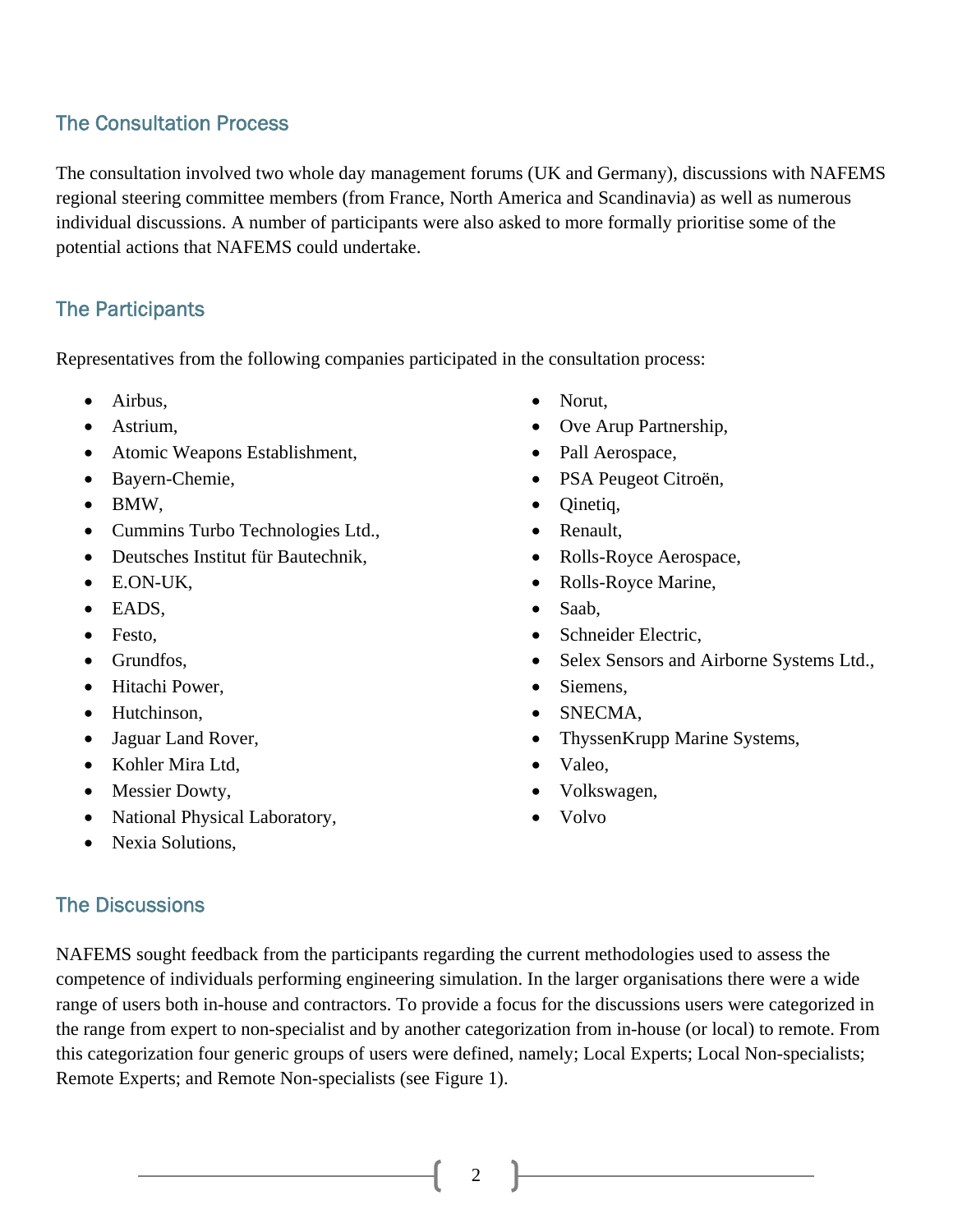The discussions revealed that participants were generally content with the competence of their in-house experienced users (Local Experts) and, in many cases, their experienced contractors (Remote Experts). However the non-specialist users and the remote users did not have their competency assessed to the same level, although a few organisations did have some strategies to address this issue.



NAFEMS further sought feedback on what skills were required in the area of engineering simulation. A list of skills was generated from these discussions. Virtually all of them were generic skills, i.e. not related to a specific application. These skills could be categorised into the following areas; technology; tools; process; and people skills.

# Possible NAFEMS actions

NAFEMS proposed a number of actions that it could undertake that may assist companies in their development of skills in this area. These were:

- Define a Modular Set of Learning Outcomes
- Provide Training Material for each Module
- Deliver the Training for each Module
- Examine/Certify Learners
- Accredit Training Providers

Following discussion around these proposed actions a further possible action was identified, namely:

• Provide information about third party training courses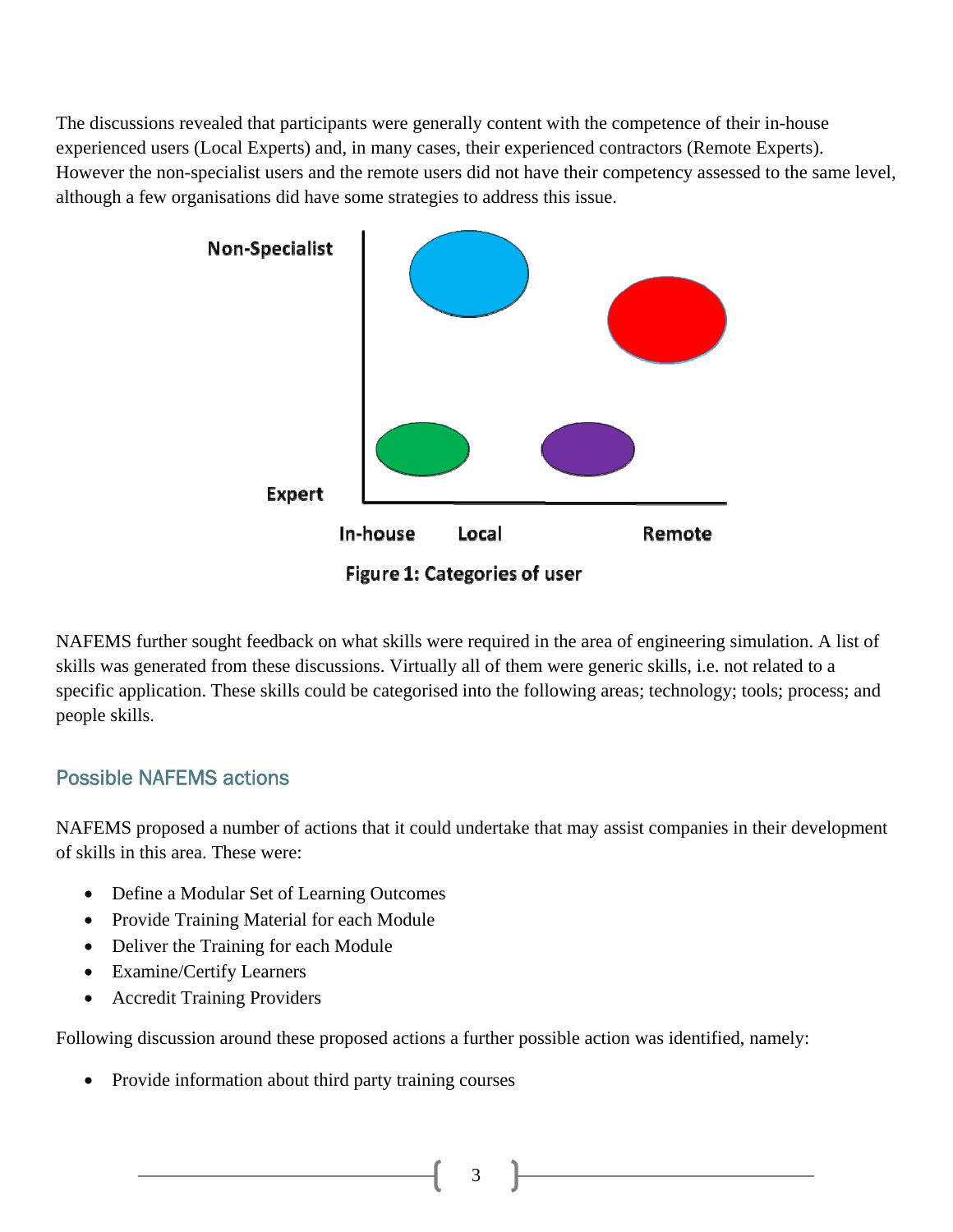After further consideration this last possible action was split into two components; information about third party training courses which might deliver the learning outcomes; and information about third party training courses which do deliver the learning outcomes.

Also the possible action to provide training courses was complemented by a further possible action to provide training courses for those modules which are not supported by other suppliers.

# Priorities from Industrial Companies

60% of the above companies completed a questionnaire which asked them to rate the importance to their organisation of each of the above possible NAFEMS actions. The actions were rated in order of importance as follows:

#### NAFEMS should

- develop and publish a modular set of learning outcomes
- provide information about third party courses which do deliver the learning outcomes
- accredit training providers
- develop training material for these modules
- provide training courses for those modules which are not supported by other suppliers
- examine and provide certificates for the learners
- provide information about third party courses which might deliver the learning outcomes
- provide training courses for these modules

75% of the respondents said they may be prepared to commit time to help direct and deliver the priority actions. 60% of the respondents said they may be prepared to contribute financially to a project to deliver the priority actions.